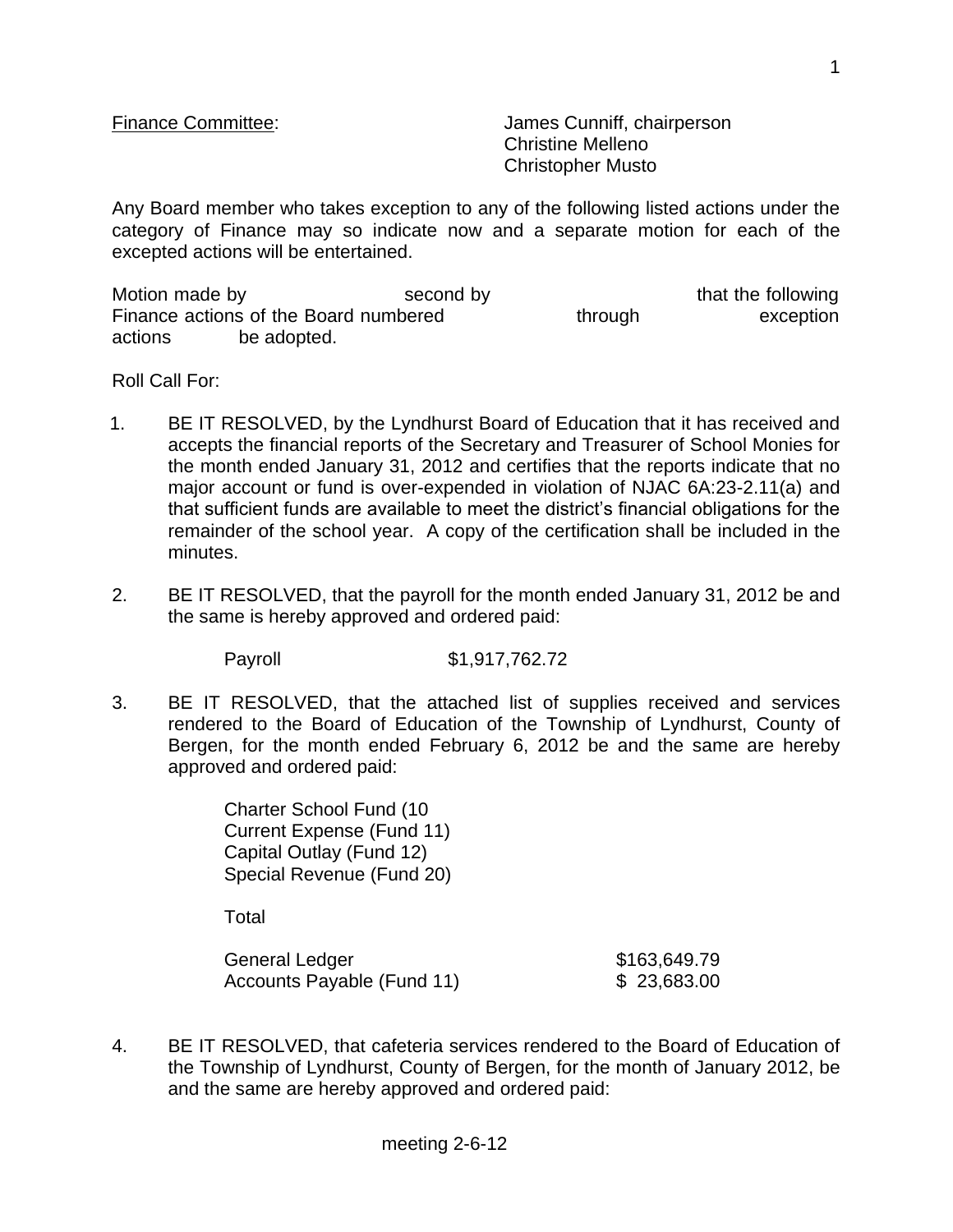| Payroll/Payroll Taxes | \$26,670.63 |
|-----------------------|-------------|
| <b>Services</b>       | \$77,573.14 |

5. BE IT RESOLVED, that the Lyndhurst Board of Education approve the attached transfers for the month of January 2012.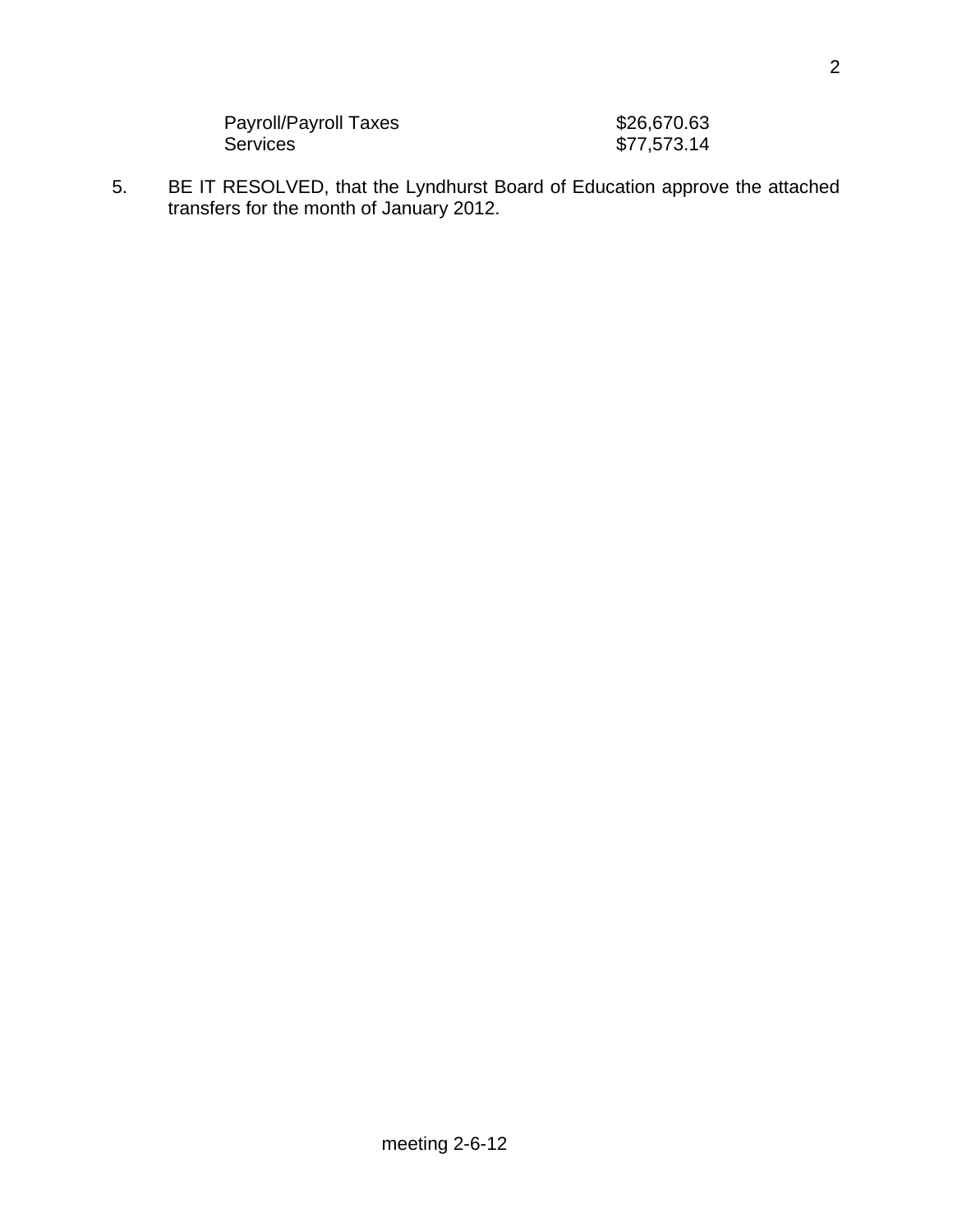Ronald Grillo Christine Melleno

Any Board member who takes exception to any of the following listed actions under the category of Education & Curriculum may so indicate now and a separate motion for each of the excepted actions will be entertained.

Motion made by the second by that the following Education & Curriculum actions of the Board numbered through exception actions be adopted.

Roll Call For:

- 1. BE IT RESOLVED, that the Lyndhurst Board of Education approve a proposal to start a Future Nurses of America Chapter at Lyndhurst High School. Purpose to starting this chapter will be to cultivate interest (both males and females) in choosing nursing as a career.
- 2. BE IT RESOLVED, that the Lyndhurst Board of Education approve the modification of the high school daily schedule to single session days on the following dates to accommodate for HSPA testing:

March  $6<sup>th</sup>$ , March  $7<sup>th</sup>$  and March  $8<sup>th</sup>$ , 2012

- 3. BE IT RESOLVED, that the Lyndhurst Board of Education approve the revised National Honor Society regulations.
- 4. BE IT RESOLVED, that the Lyndhurst Board of Education approve a Gay Straight Alliance Club at Lyndhurst High School.
- 5. BE IT RESOLVED, that the Lyndhurst Board of Education approve changing pass/fail grading in the HSPA Math Skills and ASHA Math classes to numerical grades that will not count towards a student's GPA. This would parallel the grading system used in the Language Arts sections.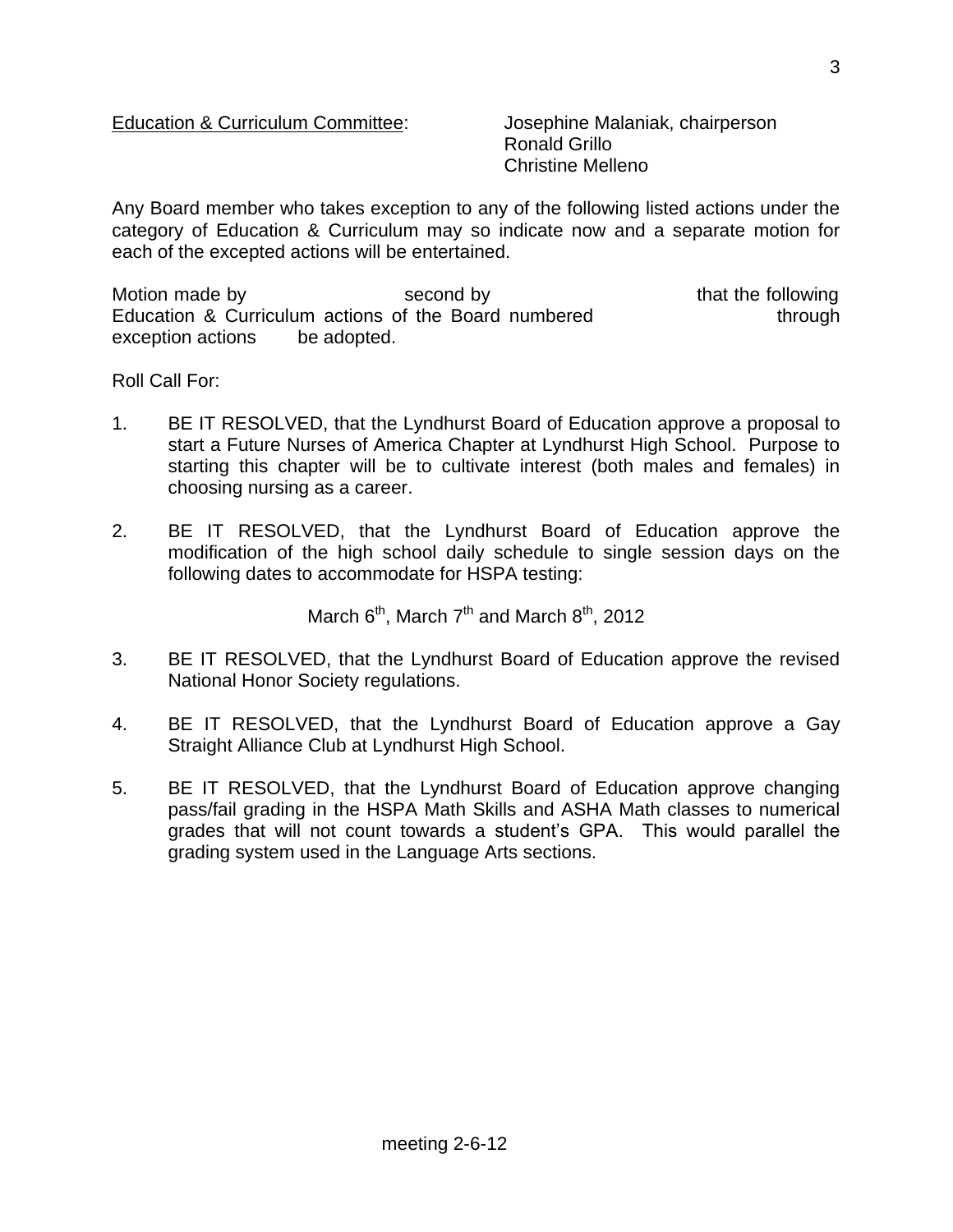### Rules & Regulations Committee: Stephen Vendola, chairperson

James Cunniff

Any Board member who takes exception to any of the following listed actions under the category of Rules and Regulations may so indicate now and a separate motion for each of the excepted actions will be entertained.

Motion made by second by second by that the following Rules and Regulations actions of the Board numbered through through exception actions be adopted.

Roll Call For:

1. BE IT RESOLVED, that the Lyndhurst Board of Education approve the following use of school facilities:

| Organization          | Place                    | Time, Date, Purpose                                          |
|-----------------------|--------------------------|--------------------------------------------------------------|
| <b>Washington PTA</b> | Washington<br>Auditorium | $6:00 \text{ pm}$ -10:00 pm<br>2/7/12<br><b>Spelling Bee</b> |
| Roosevelt PTA         | Roosevelt Gym            | 9:00 am-3:00 pm<br>3/30/12<br><b>Book Fair</b>               |

- 2. BE IT RESOLVED, that the Lyndhurst Board of Education permit the Lyndhurst Fire Department to use a six (6) piece stage for a fund raiser at the Fire Department on March 16<sup>th</sup> and March 17<sup>th</sup>, 2012.
- 3. BE IT RESOLVED, that the Lyndhurst Board of Education approve the attached 2012-2013 school year calendar.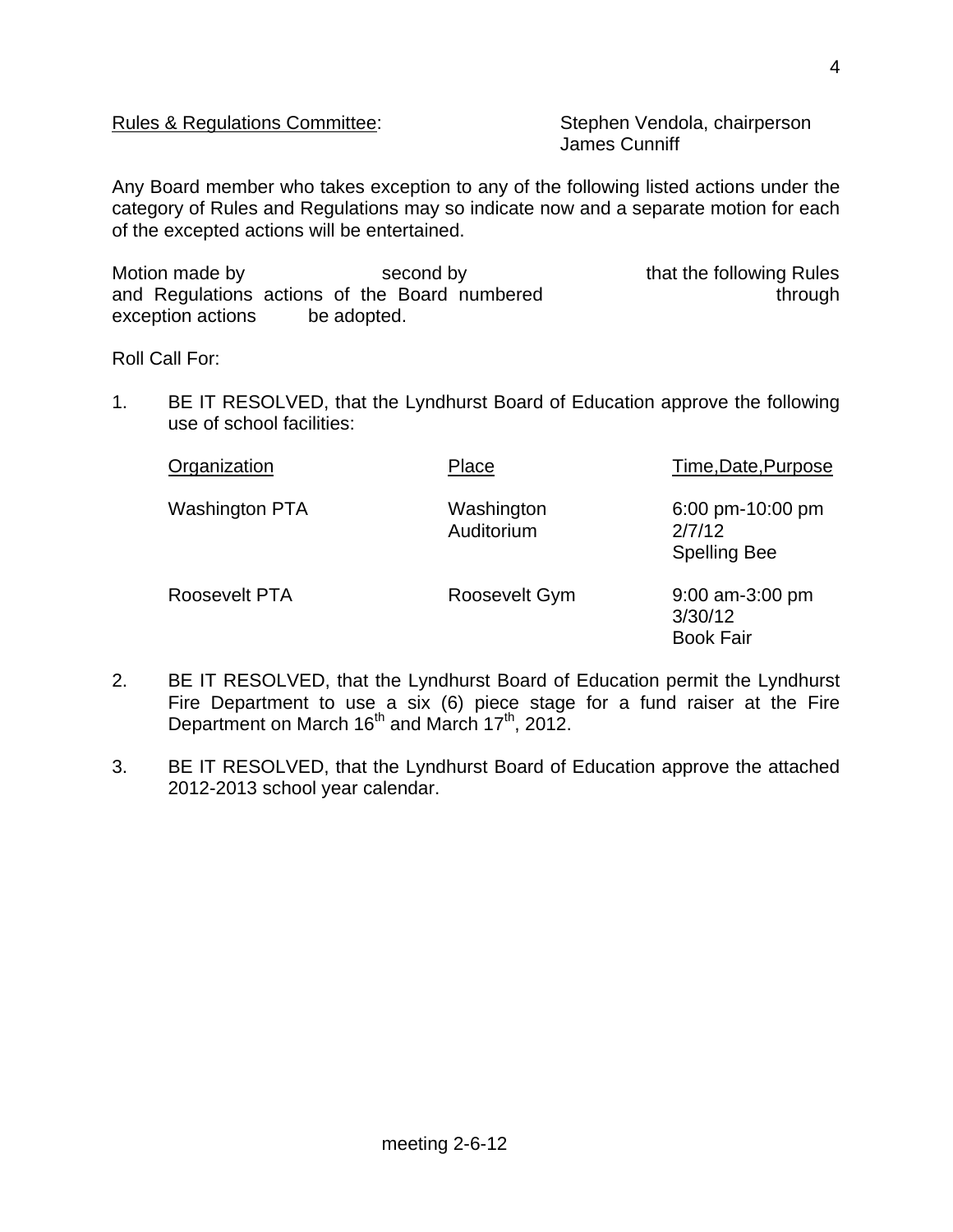# Student Activities & Recognition Committee: Christine Melleno, chairperson

Stephen Vendola Christopher Musto

Any Board member who takes exception to any of the following listed actions under the category of Student Activities & Recognition may so indicate now and a separate motion for each of the excepted actions will be entertained.

Motion made by second by that the following Student Activities & Recognition actions of the Board numbered through exception actions be adopted.

Roll Call For:

1. BE IT RESOLVED, that the Lyndhurst Board of Education approve home instruction for one (1) student subject to state approval.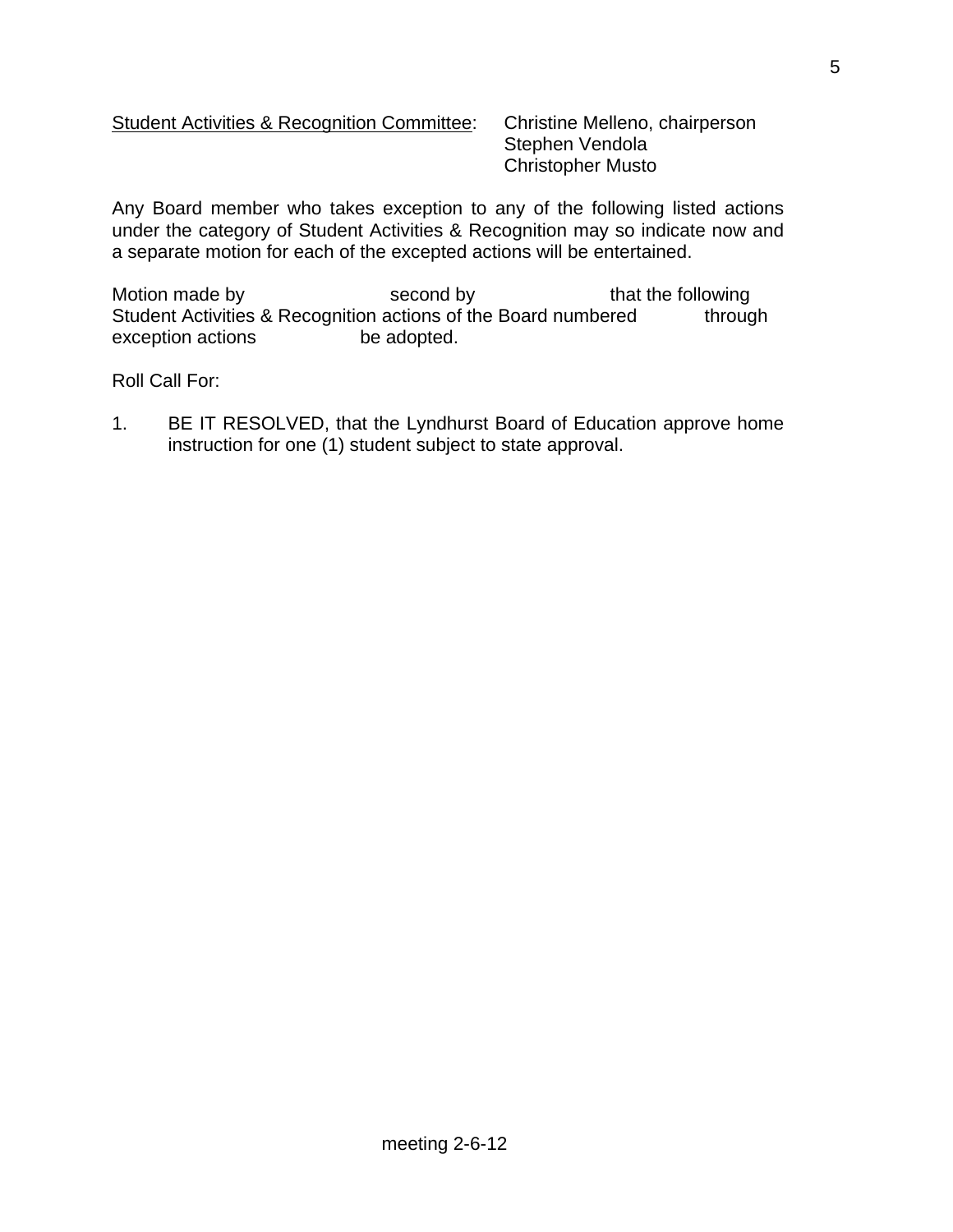#### New Business

Any Board member who takes exception to any of the following listed actions under the category of New Business may so indicate now and a separate motion for each of the excepted actions will be entertained.

Motion made by second by second by that the following New Business actions of the Board numbered through through exception actions be adopted.

Roll Call For:

1. WHEREAS Public Law P.L. 2011, c.202, Laws of 2012 provides that a local school district may adopt a resolution to eliminate the vote on its annual school budget that is within the statutory cap imposed by the State of New Jersey, and

WHEREAS, the above legislation provides that the above action would require districts to hold their annual election for school board members in November during the regular general election, and

WHEREAS, the Lyndhurst Board of Education has determined that the statutory restrictions on the local levy tax increase for annual school appropriations is appropriate and sufficient to control and maintain a thorough and efficient education for the children of Lyndhurst, and

WHEREAS, the Lyndhurst Board of Education, consistent with the budgetary restrictions expressed above, believes that dispensing with annual school budget votes will save taxpayer dollars, and

WHEREAS, the Lyndhurst Board of Education believes that school board member elections in November will attract a far greater number of voters than typically vote in April elections, and

WHEREAS, the Lyndhurst Board of Education believes that the elimination of the vote on the school budget and the movement of the board member election to November is in the best interest of the Lyndhurst community, and

WHEREAS, the Lyndhurst Board of Education understands that this decision shall remain in effect for a minimum of four years,

NOW, THEREFORE BE IT RESOLVED, that the Lyndhurst Board of Education does hereby determine that it will eliminate the vote on its annual school budget which shall be within the statutory cap and become effective for the 2012-13 budget, and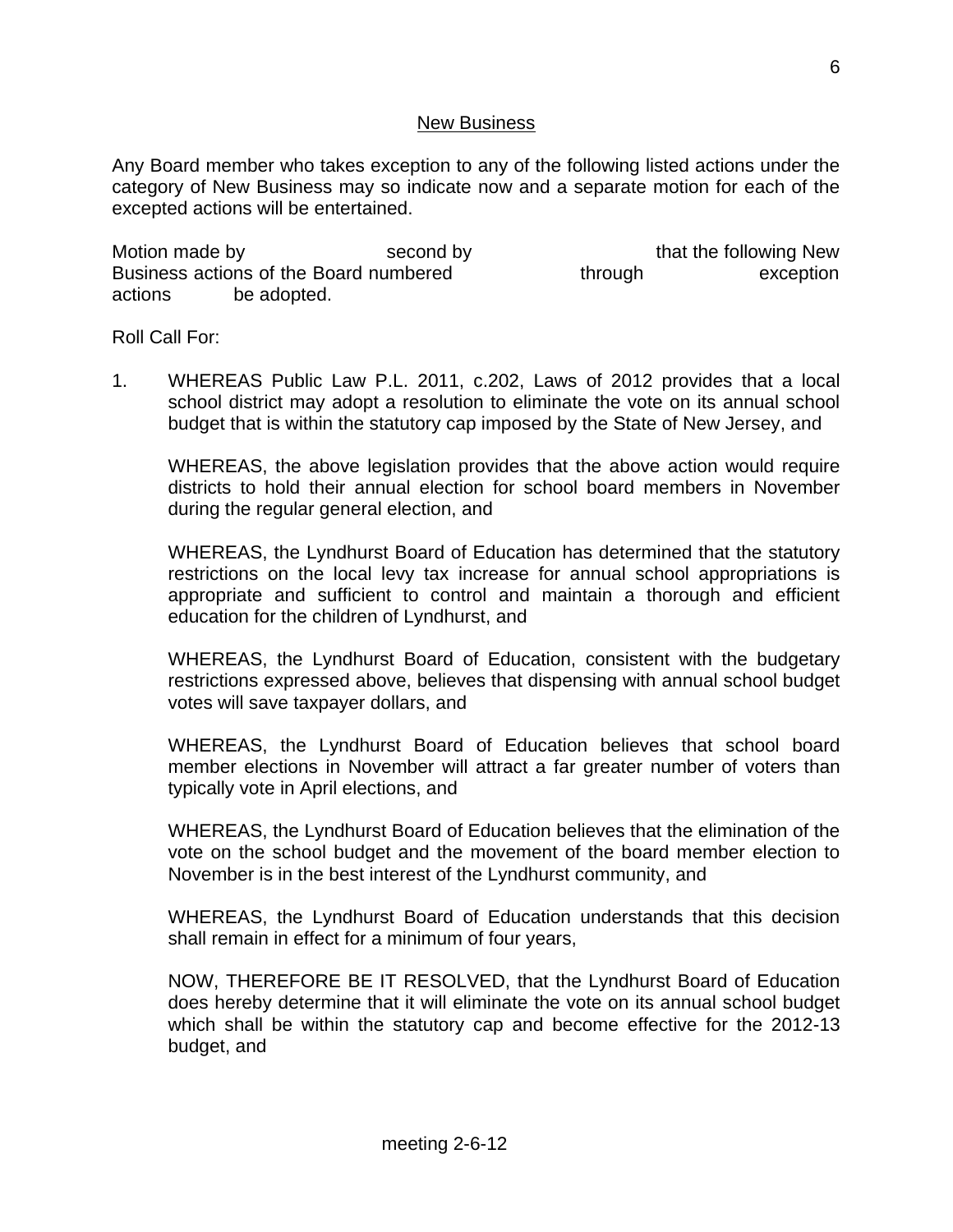BE IT FURTHER RESOLVED, that the Lyndhurst Board of Education does hereby determine that the election of school board members will occur at the annual general election in November, 2012.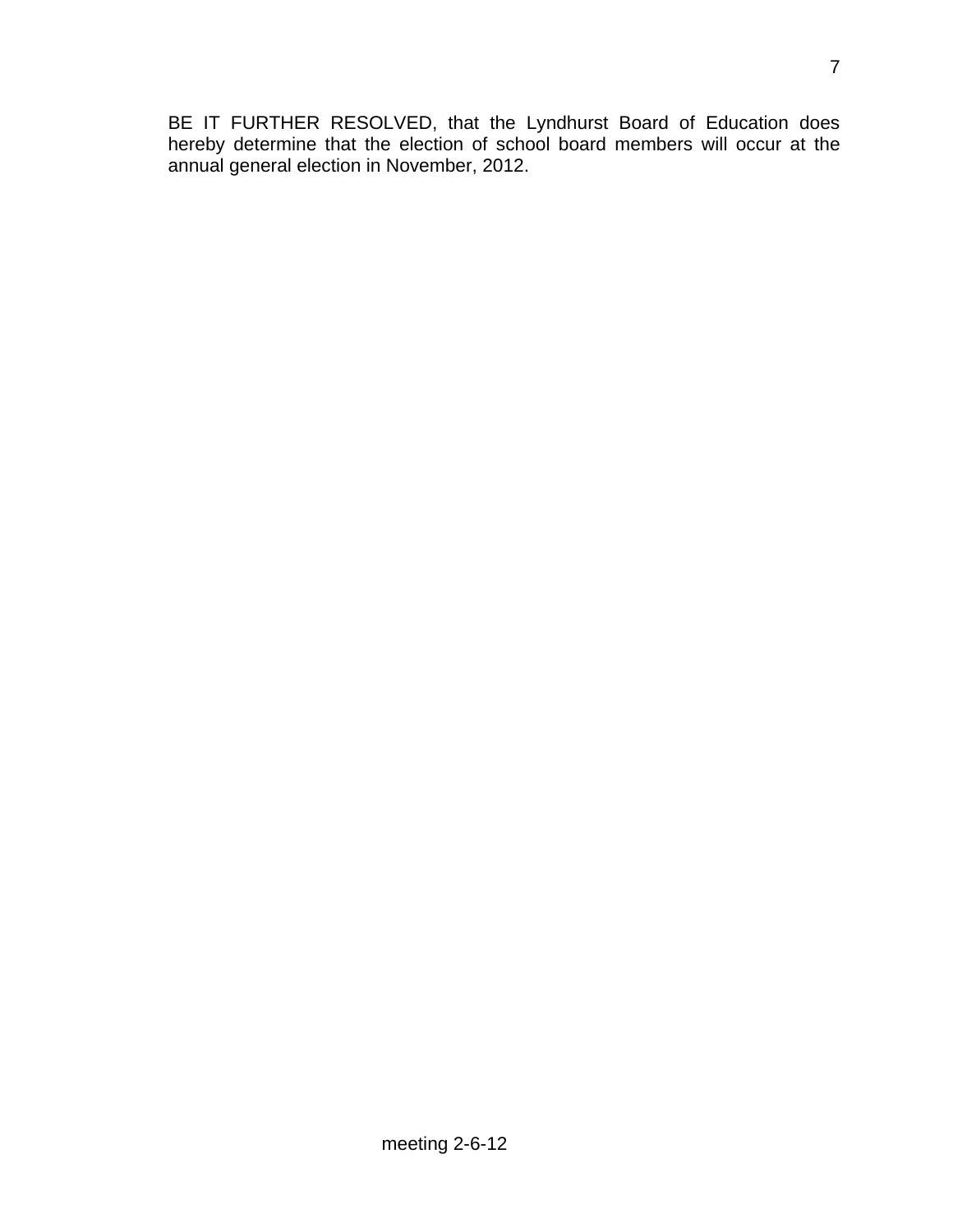## Unfinished Business

Any Board member who takes exception to any of the following listed actions under the category of Unfinished Business may so indicate now and a separate motion for each of the excepted actions will be entertained.

Motion made by second by second by that the following Unfinished Business actions of the Board numbered through exception actions be adopted.

1. BE IT RESOLVED, that the Lyndhurst Board of Education accept the resignation of William Barnaskas as a member of the Lyndhurst Board of Education, effective immediately, with regret.